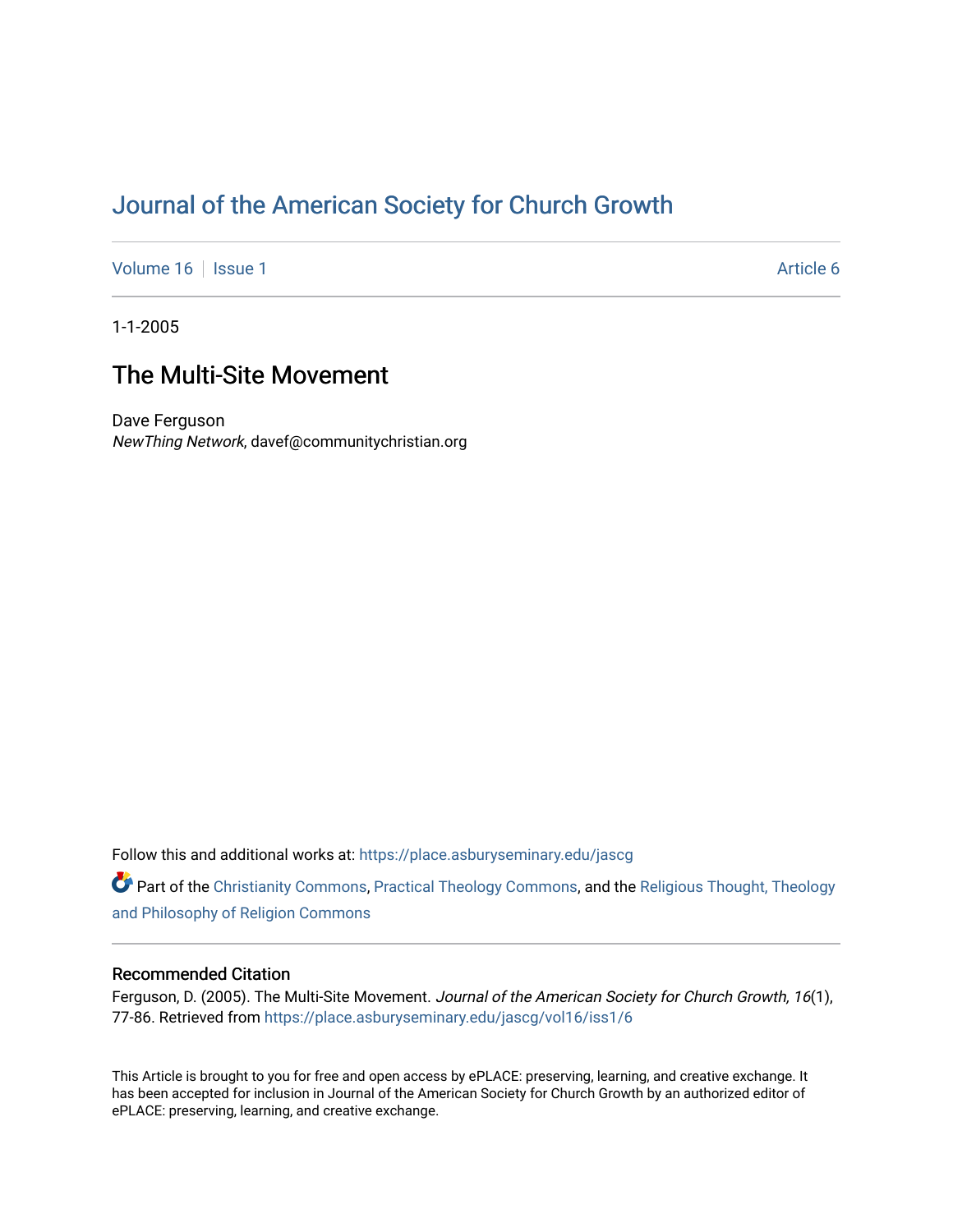#### **Dave Ferguson**

Remember the days when your bank had only one location and not multiple branches? Back then you could say, "I'm going to the bank" and everyone knew that you meant the bank at the corner of Elm and Main. Remember the days when your hospital had one facility and not multiple locations? You could tell people, "I'm having some tests at the hospital" and everyone knew that you meant the hospital facility downtown. Remember the days when colleges had only one campus? If you told someone, "I'm taking classes at the State College" they knew not only the College, but also what town you were talking about. Now, banks, hospitals and colleges serve their communities with multiple facilities in various locations. And, add to that list churches! There are now at least 1500 multi-site churches in the United States. No longer does a church have to only have one branch, one location or one campus.

Among these 1500 multi-site churches is Community Christian Church located in Chicagoland. In 1998 Community Christian Church became a multi-site church when it officially became one church with two locations. This eight-year-old church that had already grown to over 800 attendees took this proactive step and launched a second location to reach unchurched non-Christian people. After becoming a multi-site church their outreach more than quadrupled with an average attendance of more than 3800 with the majority of these new attendees being unchurched. This second location was so successful they launched a third location in 2001, a fourth in 2002 and two more in 2004 for a total of six sites!

But who are these other 1499 multi-site churches? Multi-site churches are hard to stereotype because they include new churches like Journey Community Church. This church in New

Journal of the American Society for Church Growth, Winter 2005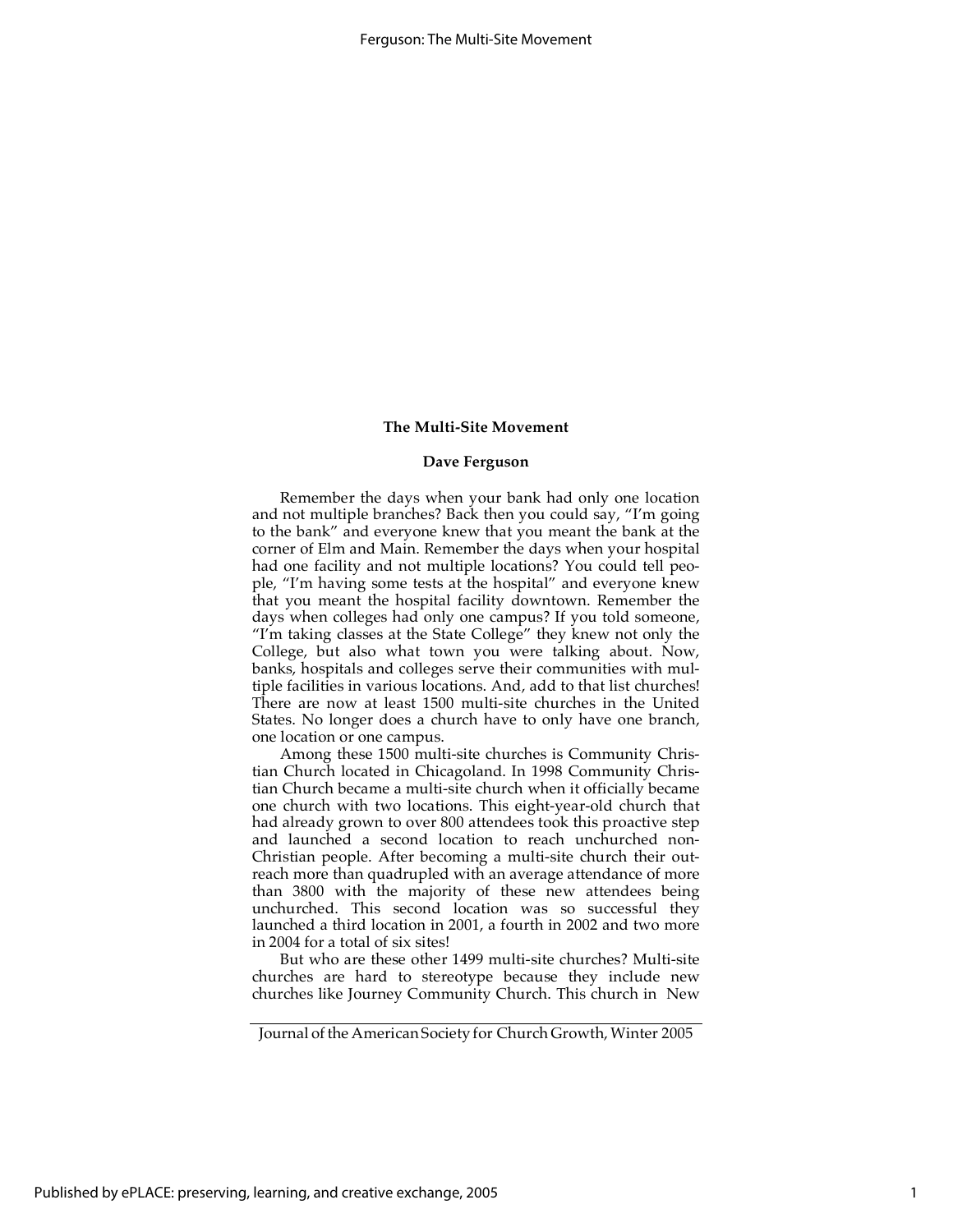78 Dave Ferguson

York City is only two years old, but has two locations averaging over 800 attendees. Some multi-site churches are mega or giga churches like Willow Creek Community Church that now has four locations with plans to add a fifth. Other multi-site churches are center-city churches that find themselves with a tough decision: relocate to the faster growing side of town or to stay and reach the changing constituency around the old church building. Center-city churches like St. Paul's Lutheran in Aurora, IL are saying "yes" to both relocating and staying put by becoming a multi-site church.

But if we dig a little deeper we are discovering some interesting facts about this growing segment of the church that is being called the "multi-site movement". The following is data collected by Leadership Network in a survey they conducted with over 1000 multi-site churches and some of my own observations:

#### *Why do churches go multi-site?*

51% of the churches surveyed said their reason for going multi-site was evangelistic outreach and 21% said they went multi-site so they could get closer to their target group. The remaining 19% said this was a solution to overcrowding or being land locked (Bird). This is very exciting because it points out that the vast majority of these multi-site churches are missional and looking for proactive ways to reach out and not just reacting to growth.



Figure 1: Evangelism is the #1 reason churches go multi-site.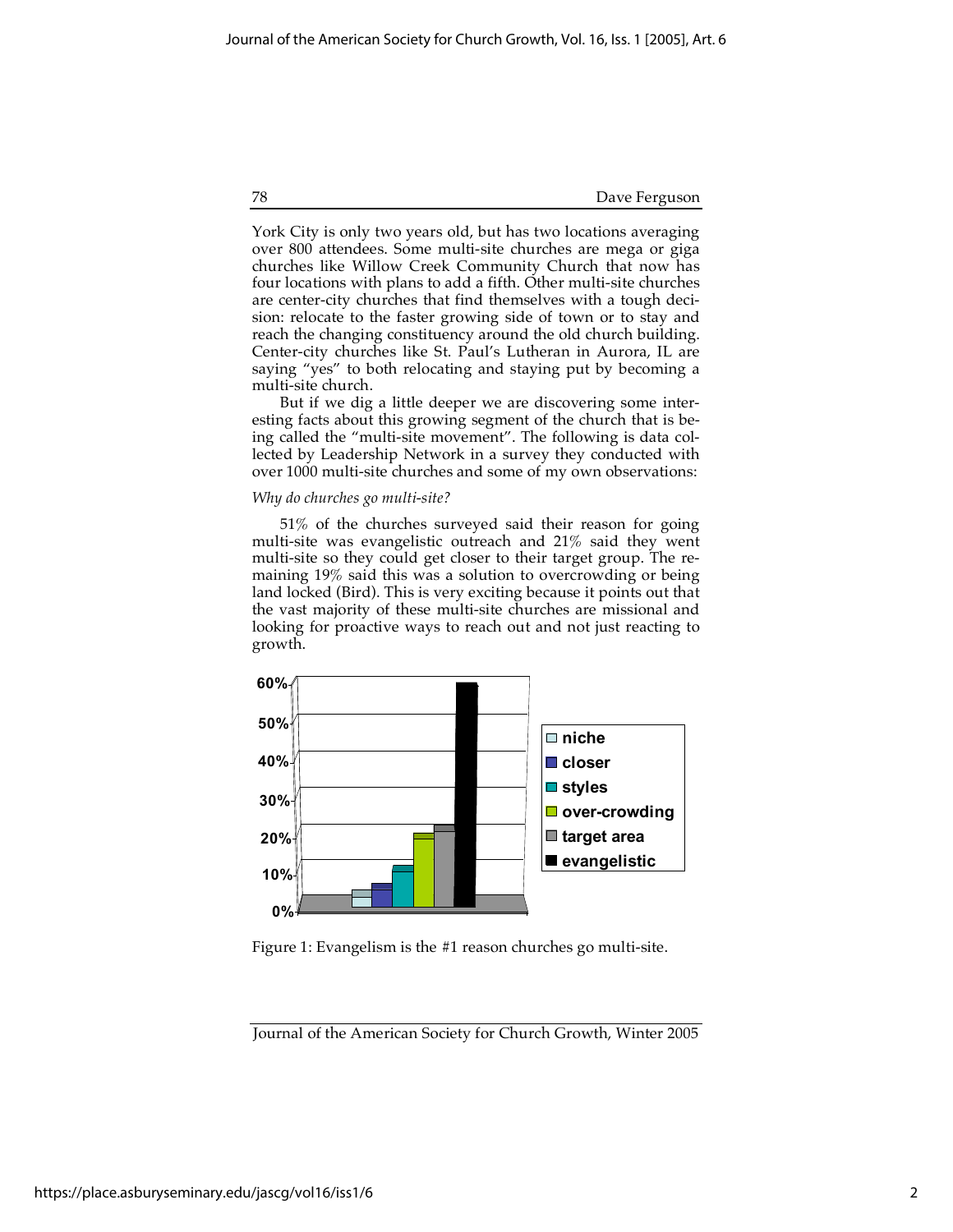#### *What approach do most multi-site churches follow?*

The approaches to multi-site can be put into two categories: franchisee and licensee. 21% of those surveyed said they followed a franchisee approach where every site or venue gives you a similar experience. 25% follow the licensee approach where each location has their own "flavor". The remaining 54% have a mix of the two, with many still trying to figure out their approach (Bird).



Figure 2: Churches use a variety of multi-site approaches.

# *What size church goes multi-site?*

The survey included churches as large as 7000 and as small as 200 in average worship attendance with the median attendance about 850 (Bird). My own observations are that the smaller churches who are reproducing implement a house church or simple church methodology. These small churches have a reproducing DNA and size does not matter. When they have a leader who is ready, they reproduce. The larger churches that are reproducing also have a reproducing DNA, but it is seen in the strategies and systems that reproduce their large church culture in multiple locations.

#### *How do multi-sites build a one church identity?*

The survey asked these churches to pick one answer to this question and here are their response: 20%—vision/mission, 17%—leadership structure, 15%—common name, 13% teaching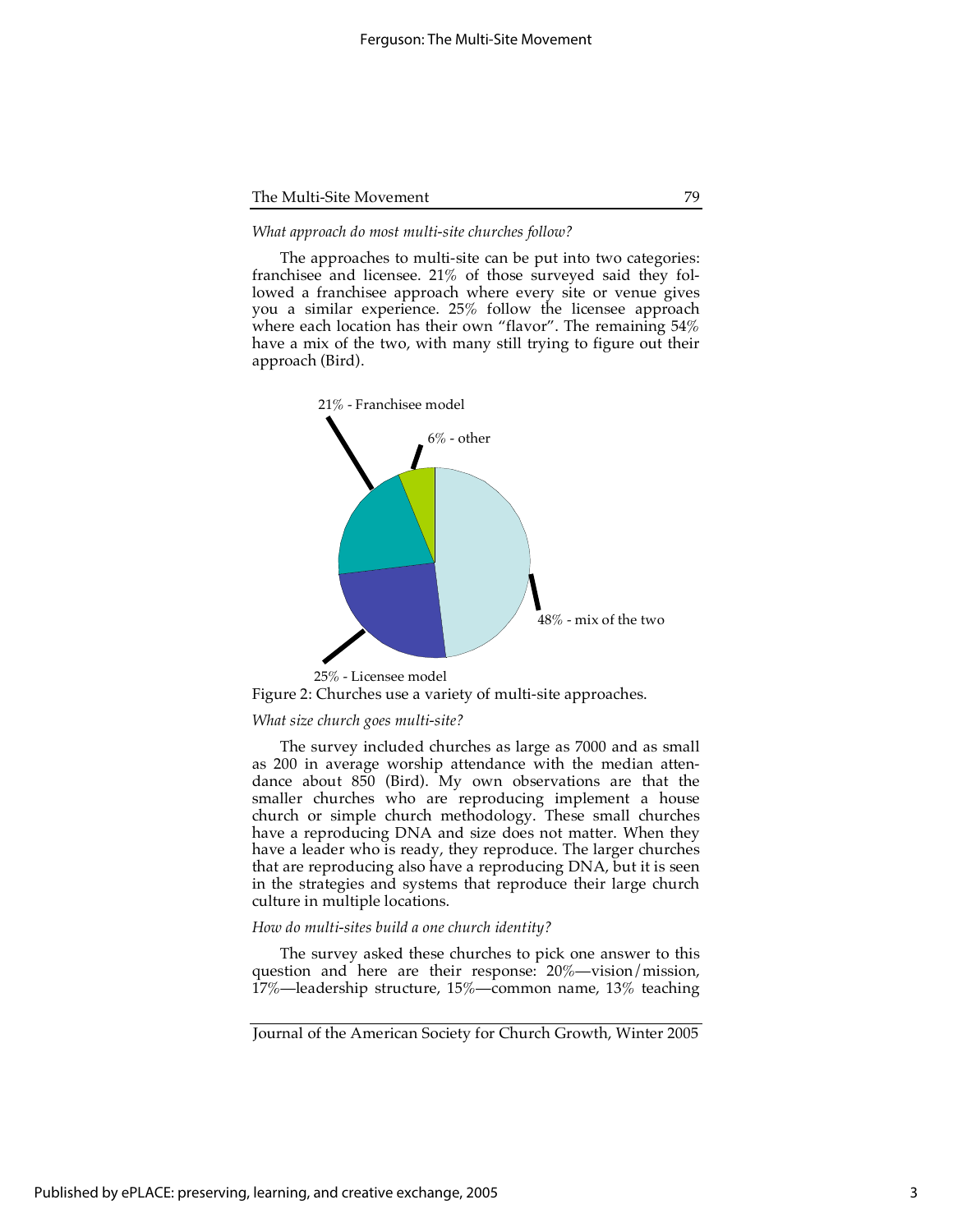(live or video), 10%—worship style, 8%—centralized budget. The remaining 17% said their "one church identity" was found through big events, marketing or common mission projects. Almost all these churches use the phrase, "one church with multiple locations (Bird).

"The Big Idea" at Community Christian Church contributes to our one church identity. Every week our adults, students and children all are taught the same big idea in an age appropriate fashion in their large groups and small groups. We have also followed Lyle Schaller's advice and used the "Four Ones" as points of identity; one vision, one leadership, one staff and one budget.



Figure 3: Shared vision creates "one church" identity in multisite churches

#### *Where do multi-sites tend to meet?*

Bill Easum in his upcoming book, *The Nomadic Church* tells of a 2001 survey that reports since 1945 half of all new churches were started in the 1990's and the majority of those churches meet in rented facilities. The majority of multi-site churches are among these nomadic churches with 55% meeting in schools, 13% meet in theatres and 13% meet in community centers or YMCA's (Bird). These missional churches understand they can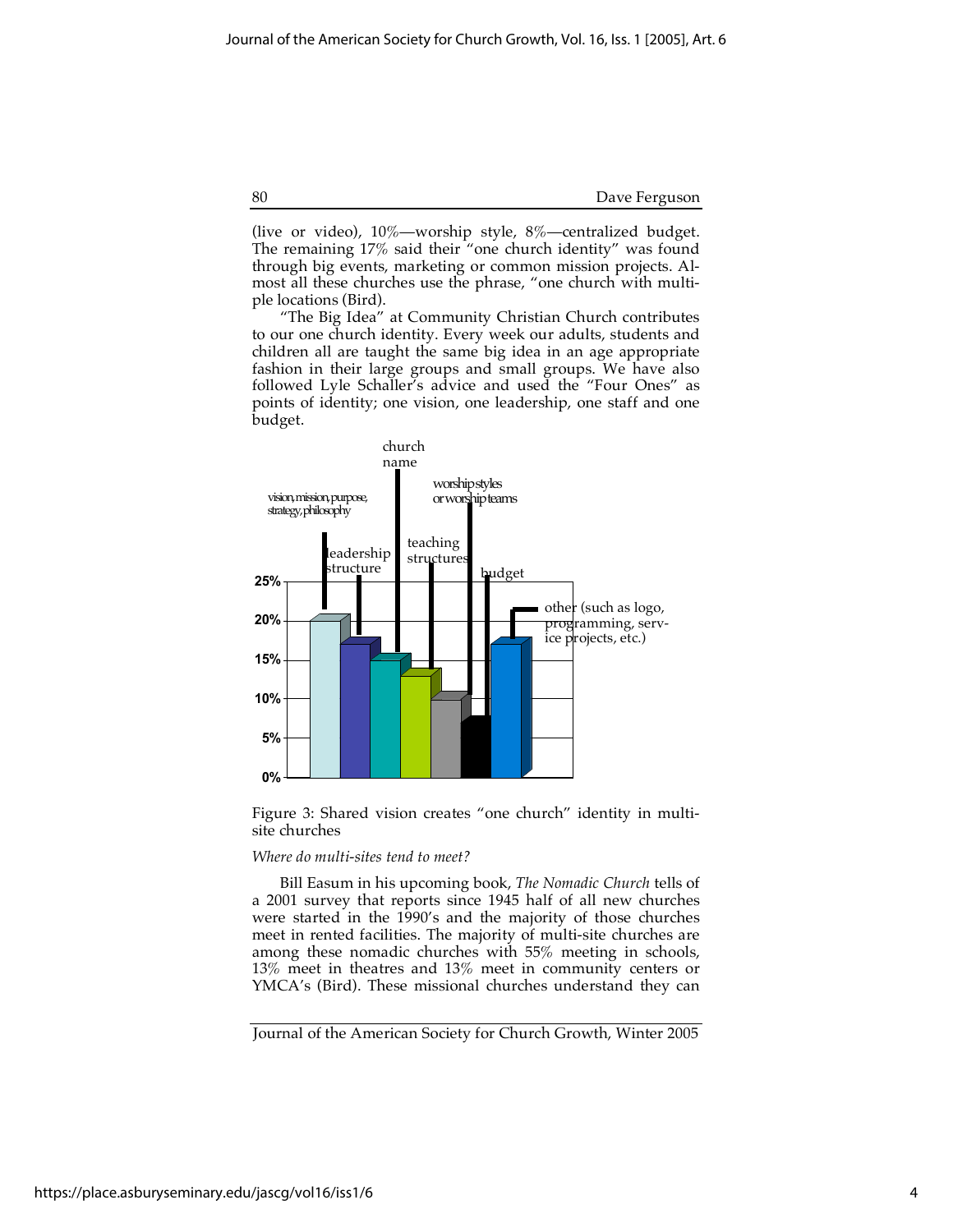not build buildings big enough or fast enough to keep up with the movement of Gods Spirit.



Figure 4: Most multi-sites use schools for facilities.



Figure 5: For most multi-sites, worship and preaching are live on-site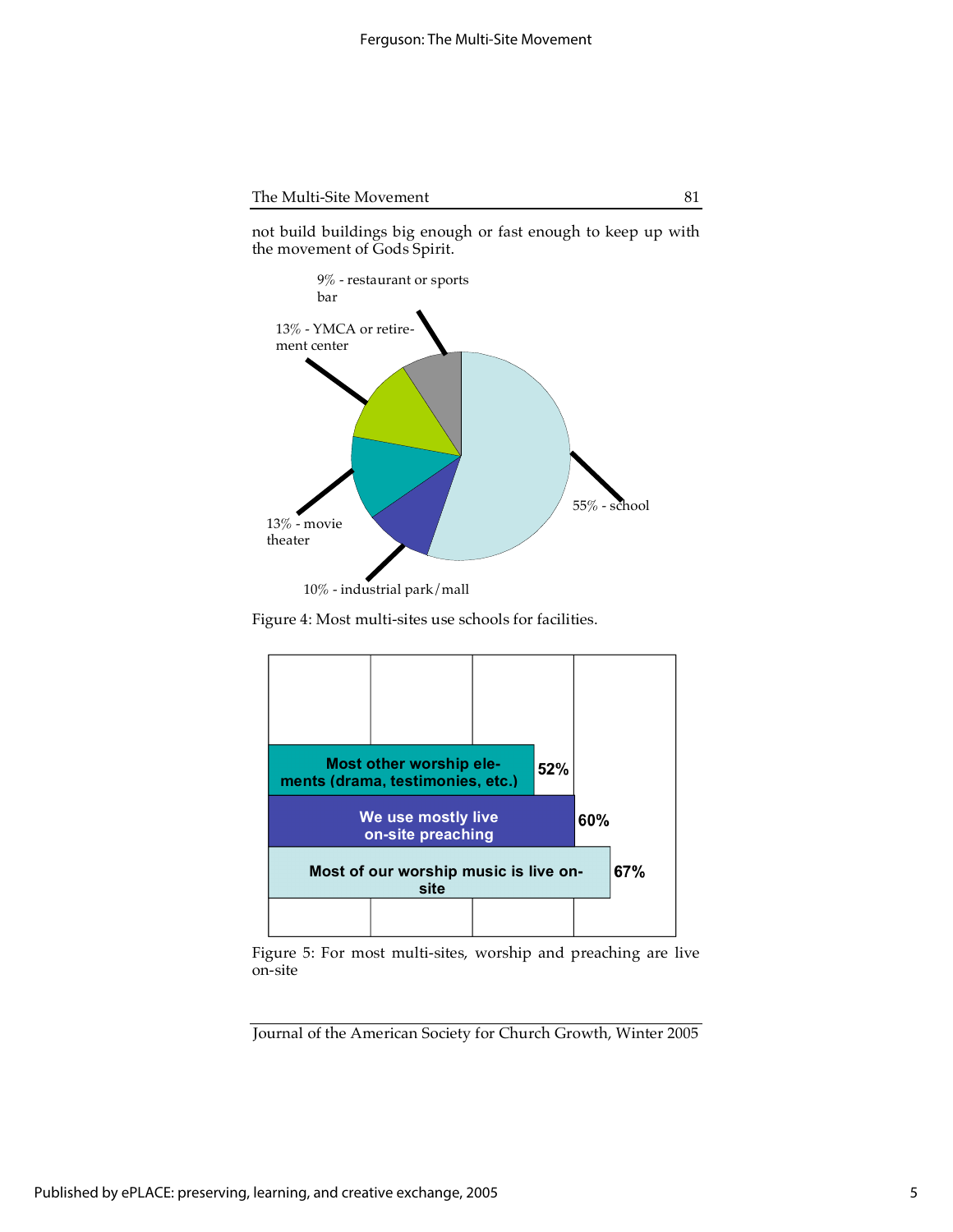82 Dave Ferguson

# *How do multi-sites handle preaching?*

60% of those churches surveyed use live teaching. Of those churches that do not use live teaching most use DVD or video by recording the teaching on Saturday night then using it on Sunday morning. A very small percentage use live simulcast and even less are using two way live simulcast (Bird).

#### *How do churches fund a multi-site vision?*

Most multi-site churches tap into the general operating budget for start-up costs. On the very high end is a \$2 million budget for a new site and on the low end is no budgeted costs at all (Bird). The last two locations that Community Christian started cost \$135,000 each. Both sites were self-supporting from the launch with average worship attendance at each location of 250 and 300 nine months after beginning.



Figure 6: Most multi-site campuses are funded by the regular operating budget.

#### *What is their source for new leaders?*

Multi-site churches are extremely intentional about leadership development. Most of these churches have created leadership "pipelines" both within their churches for bringing people on staff and outside their churches for recruiting the best available talent. The last two sites we started at Community Christian Church were started by two of our most capable leaders who wanted to go and start a new thing. CCC is not alone, 58% of the churches surveyed said they sent out their most experienced

Journal of the American Society for Church Growth, Winter 2005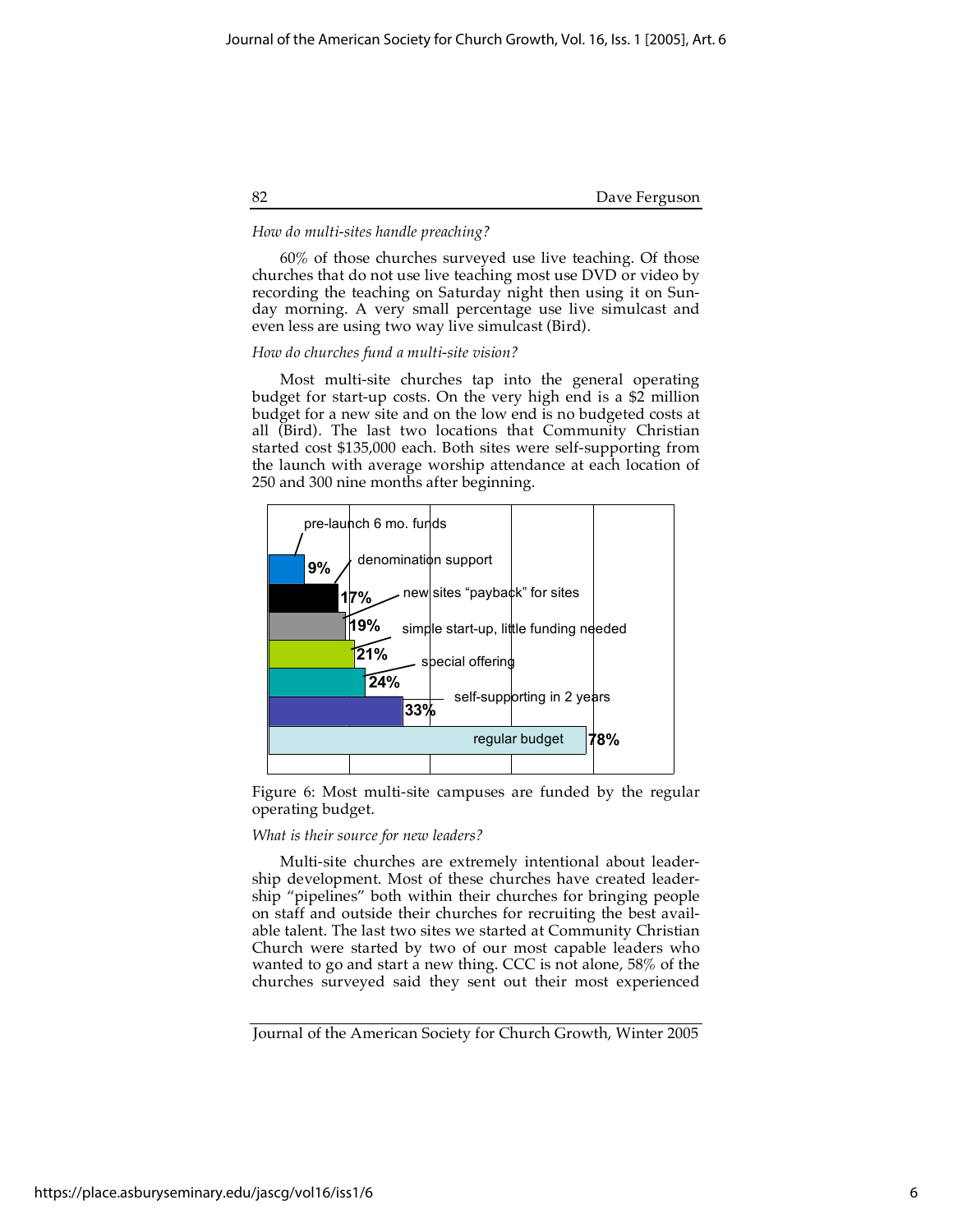people to start the new site.



Figure 7: Multi-site churches become very intentional about leadership development.

# *How do off-sites handle children, nursery and youth?*

Perhaps the most leadership intensive and least talked about aspect of reproducing sites is reproducing children's ministry leaders. Most off-site campuses surveyed do have a children's ministry but most do not (yet) have a youth ministry (Bird).



Figure 8: Most off-sites provide Children's ministries.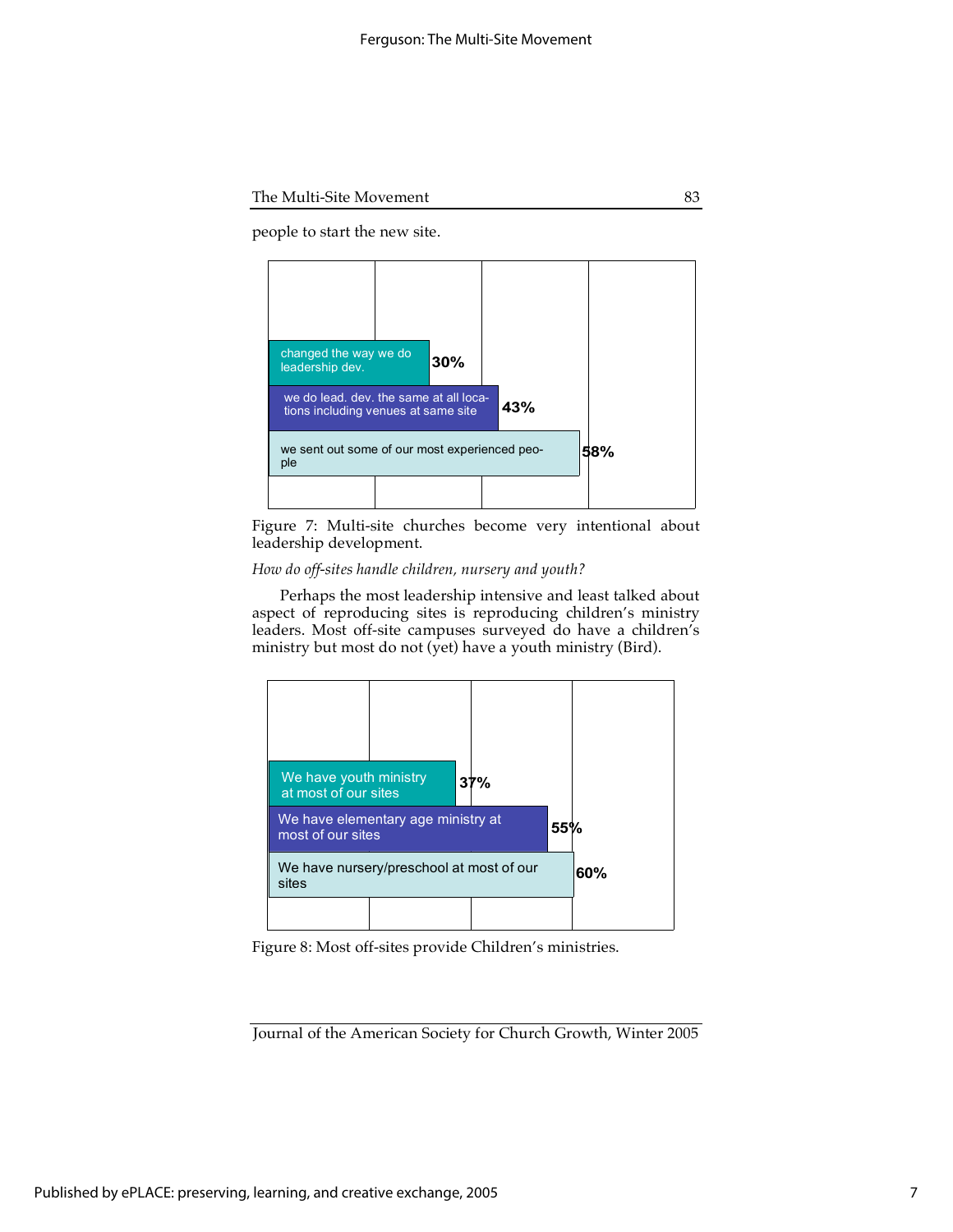84 Dave Ferguson

# *How do multi-sites track money?*

At Community Christian Church we have one budget and publish one total giving number. Internally we track each location to make sure that each site is self-supporting and contributing to the overall mission of the church. Of those churches surveyed, 71% also had a centralized budget and accounting system (Bird).



Figure 9: Financial record keeping is usually centralized.

|                                                       | 9%  | board | each campus has individual governance                             |  |  |
|-------------------------------------------------------|-----|-------|-------------------------------------------------------------------|--|--|
|                                                       | 11% |       | each campus has governance group that<br>reports to overall board |  |  |
| one church board for whole church/all 80%<br>campuses |     |       |                                                                   |  |  |
|                                                       |     |       |                                                                   |  |  |

Figure 10: Most multi-sites report back to a main campus church board.

# *How do multi-sites configure governance/decision-making?*

What seems to be emerging is that those churches adopting a franchising approach are more likely to have one board or eld-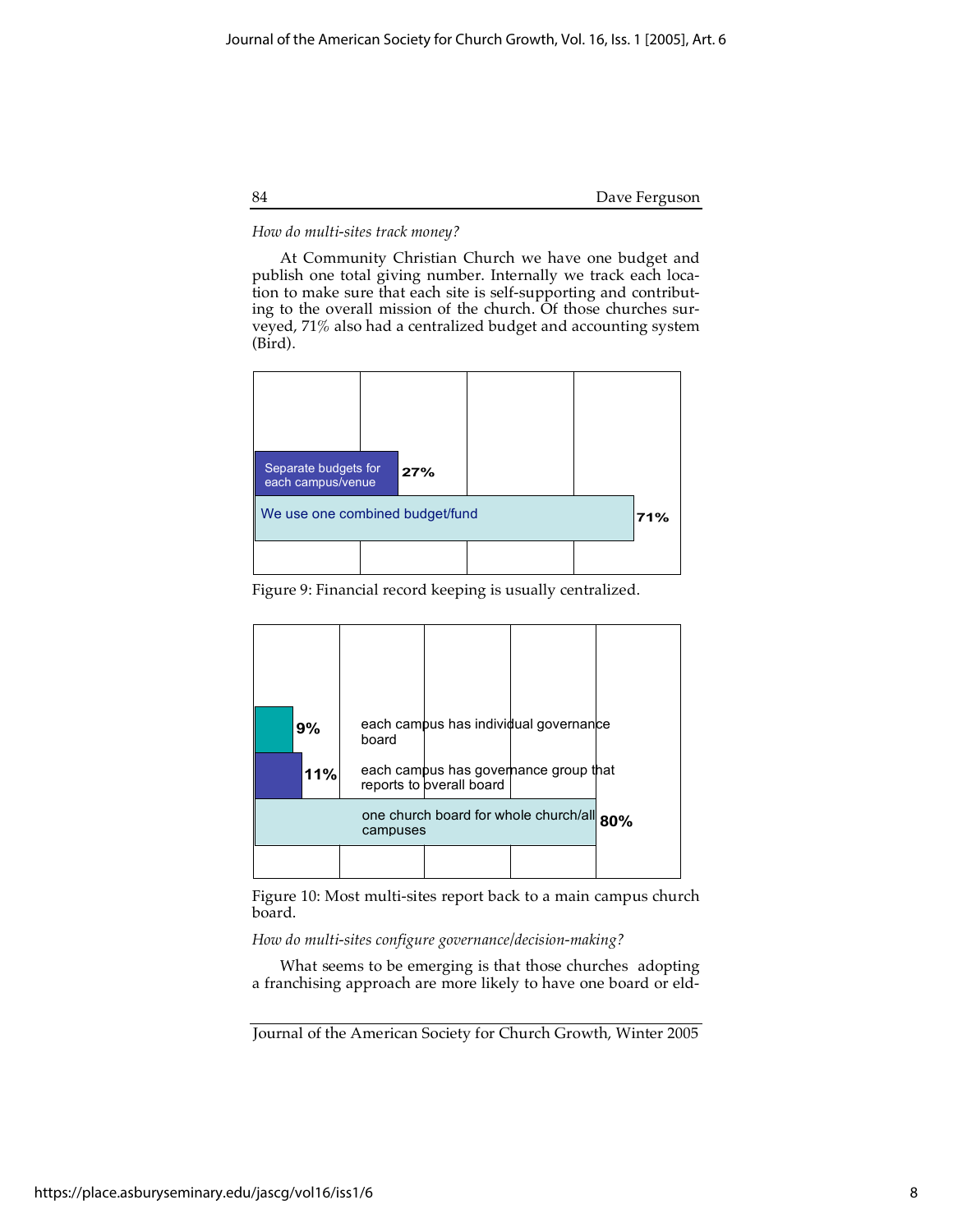ership and those churches adopting the licensee approach are more likely to have a group from each site that reports to an overall board. When asked about church governance 80% said they have one board that oversees all campuses and the whole church, 11% said each location has a site-specific group that reports to an over all board and 9% said each location has its own board (Bird).

# *Multiple Sites Means Making More Christians*

For years now church growth experts said very clearly, "the most effective way to reach non-Christian people is through the planting and development of new congregations". Acts 5:42 describes a multiplying church with multiple locations, "Day after day, in the temple courts and from house to house, they never stopped teaching and proclaiming the good news that Jesus is the Christ." And what comes to mind next for Luke? In the very next verse he says, "In those days when the number of disciples was increasing…" And this correlation between a multiple sites and making more Christians has been experienced at multi-site churches like New Life Christian Church in Centerville, Virginia. It was four years ago that I began talking with Brett Andrews the senior pastor of this dynamic new church about adding a second location. What is so visionary about this church is they added their second location before they even had their first permanent facility. The following is part of an e-mail I received from Todd Wilson the Pastor of Administration at New Life Christian Church after the start of their second location: "What a weekend! Thanks for your prayers. It really is reaching more people at higher quality and lower cost. We had about 420 people (on the first Sunday at their second location), and the quality was incredible. The quality at a brand new church (Ashburn campus) is (no kidding) higher than what we do in Centreville after 7 years. It's all it's touted to be!" Since becoming a multi-site church, New Life has seen their outreach expand from 600 weekly attendees to over well over 1000 weekly attendees with plans now to start a third location.

#### *Multiple Sites Means Maturing More Christians*

Jay and Ruthie were nominally involved at Community Christian Church and were falling short of our goal of being 3 C Christ Followers. The 3 C's are celebrate (worship), connect (small group) and contribute (time and resources). However, when we started a new site within walking distance of their house everything seemed to change. Now Jay and Ruthie make our celebration services a regular part of their week. They not

Journal of the American Society for Church Growth, Winter 2005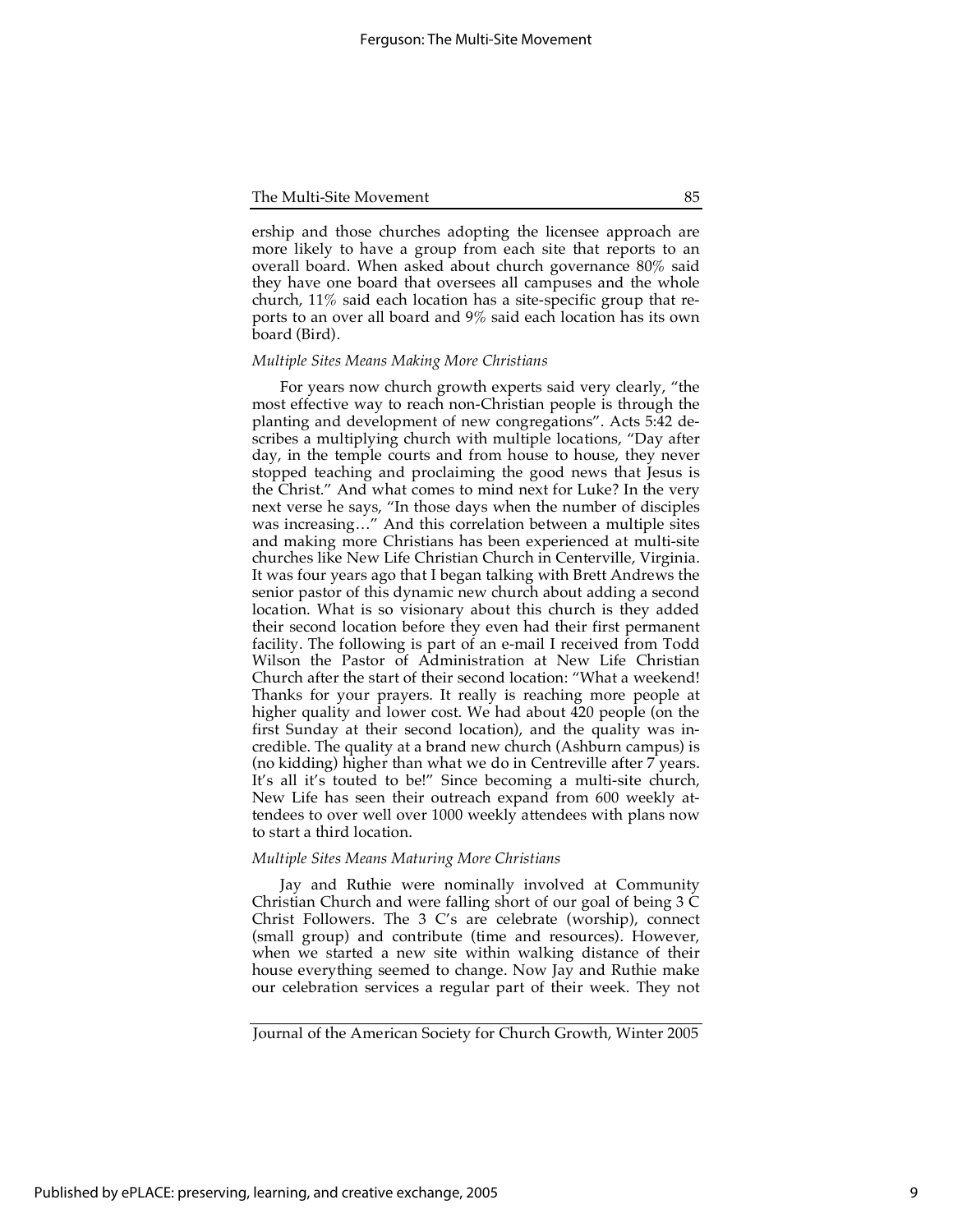only connected with a small group, but they both moved into positions where they were leading small groups. And they began to contribute financially and evangelistically in ways they never had before. The big surprise of the multi-site church is that it not only reaches out to make more Christians but also to make more mature Christians.

Many larger churches are learning that while people will drive long distances to join in the weekly celebration service, if they live more than 20 minutes from the main campus their serving potential and evangelistic potential is greatly diminished. Thus the possibility of them continuing to mature as a Christian is greatly reduced. But with the multi-site church you are able to not only reach out to more Christian but also make more mature Christians who fully utilize their potential for serving and evangelizing.

For a long time the church had two options if it wanted to reach out: church growth or church planting. We now have a third option, multi-site. And there is a new movement of churches embracing this third option.

Bird, Warren. "Survey of 1000 Multi-Site Churches." Leadership Network. *http://www.leadnet.org/multisitechurches resources.asp* 23 Nov. 2004

### Writer

Ferguson, Dave. *davef@communitychristian.org*. Dave Ferguson and four friends from college launched Community Christian Church *www.communitychristian.org* in the west suburbs of Chicago; a church that is passionate about "helping people find their way back to God". This church has grown to 500+ leaders with more than 3,500 in attendance at six sites every weekend. Dave serves as a resource for other churches and leaders seeking to expand through multiple church sites and provides visionary leadership for the NewThing Network *www.newthing.org*, a catalyst for a movement of reproducing churches.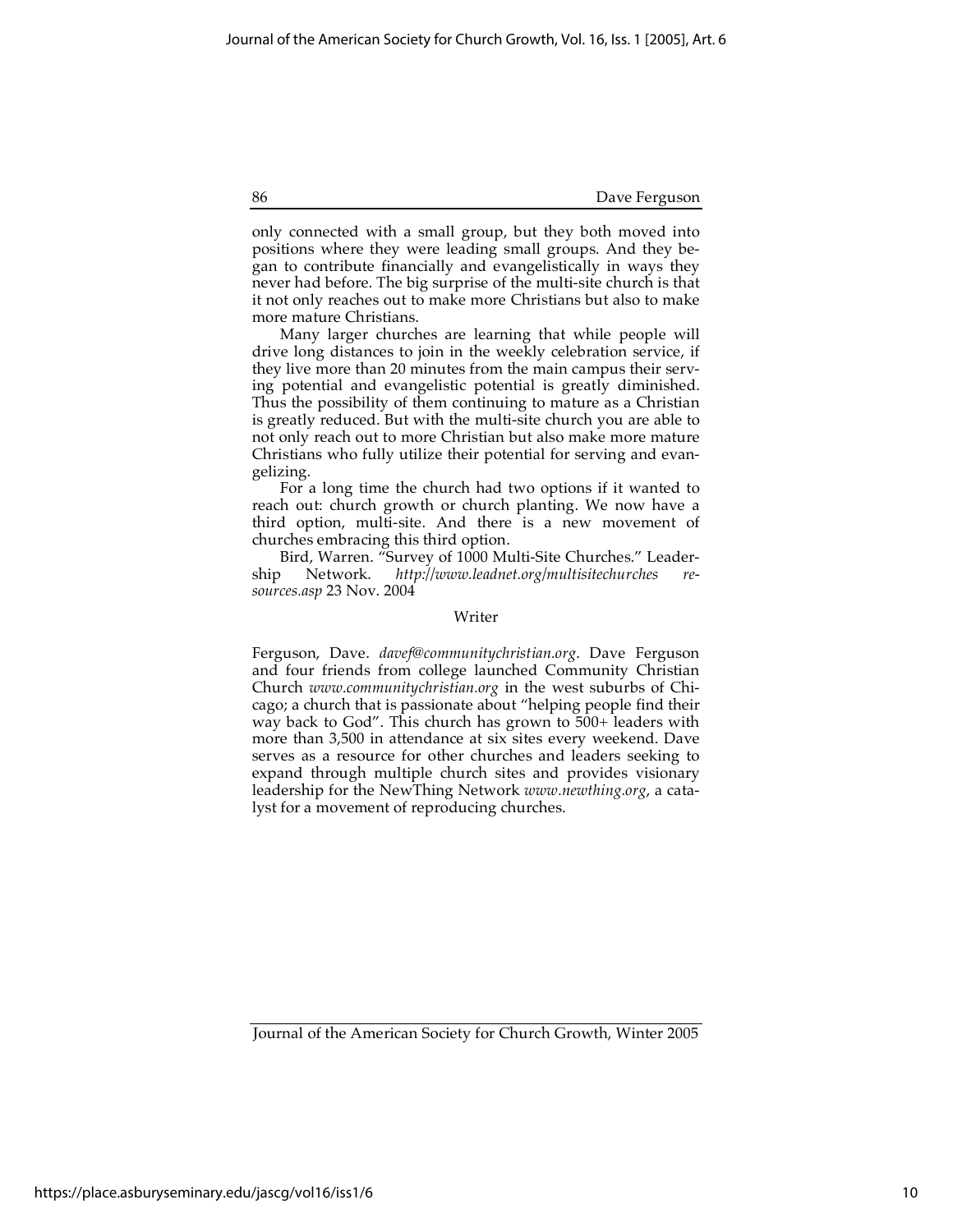# **Information for Subscribers and Writers**

**Copyright :** Copyrights on articles are held by the writers. Requests for permission to reproduce material from the journal, except for brief quotations in scholarly reviews and publications, should be directed to the writers.

**Subscription Rates:** The subscription rate is \$24 per year for three issues. Canada and foreign subscriptions are an additional \$5 for each year. Individual copies are \$10 each. All prices are US Funds. Subscriptions, renewals, orders, and change-of-address notifications should be sent to: Dr. G.L. McIntosh, ASCG Journal, 13800 Biola Ave, La Mirada, CA 90639 USA. Copies are distributed free of charge to all paid-up members of the American Society for Church Growth and to supporting institutions.

**Sponsoring Institutions:** Talbot School of Theology (La Mirada, CA), Leadership Network (Dallas, TX), The McIntosh Church Growth Network (Temecula, CA), and The Church of the Nazarene (Kansas City, MO). [Sponsoring institutions assist in the publication of the ASCG Journal by contributing a minimum of \$100 per year. Two copies are sent to the sponsoring institution for the library or designated individual.]

**Submission of Articles:** The *Journal of the American Society for Church Growth* welcomes articles of high standards of original scholarship and of general interest dealing with all aspects of Church Growth. Reasoned responses to past articles will be considered, as well as book reviews.

- Send two copies (typewritten and double-spaced) to Dr. Gary L. McIntosh, Editor, Talbot School of Theology, 13800 Biola Ave., La Mirada, CA 90639. One of the two copies should delete the author's name on the title page, etc. for purposes of blind review. In addition, please include a copy of the article on computer disc if at all possible.
- Follow the guidelines for style found in *The Chicago Manual of Style* or K.L Turabian's *Manual for Writers*.
- Include an abstract of no more than 150 words on a separate sheet of paper.
- Limit articles to 20 double-spaced pages, excluding tables, figures, and references. Book reviews should be 3 to 4 pages and responses 7 to 10 pages in length.
- Include the following current vita information for each writer: address, title, degree(s), and institution(s) where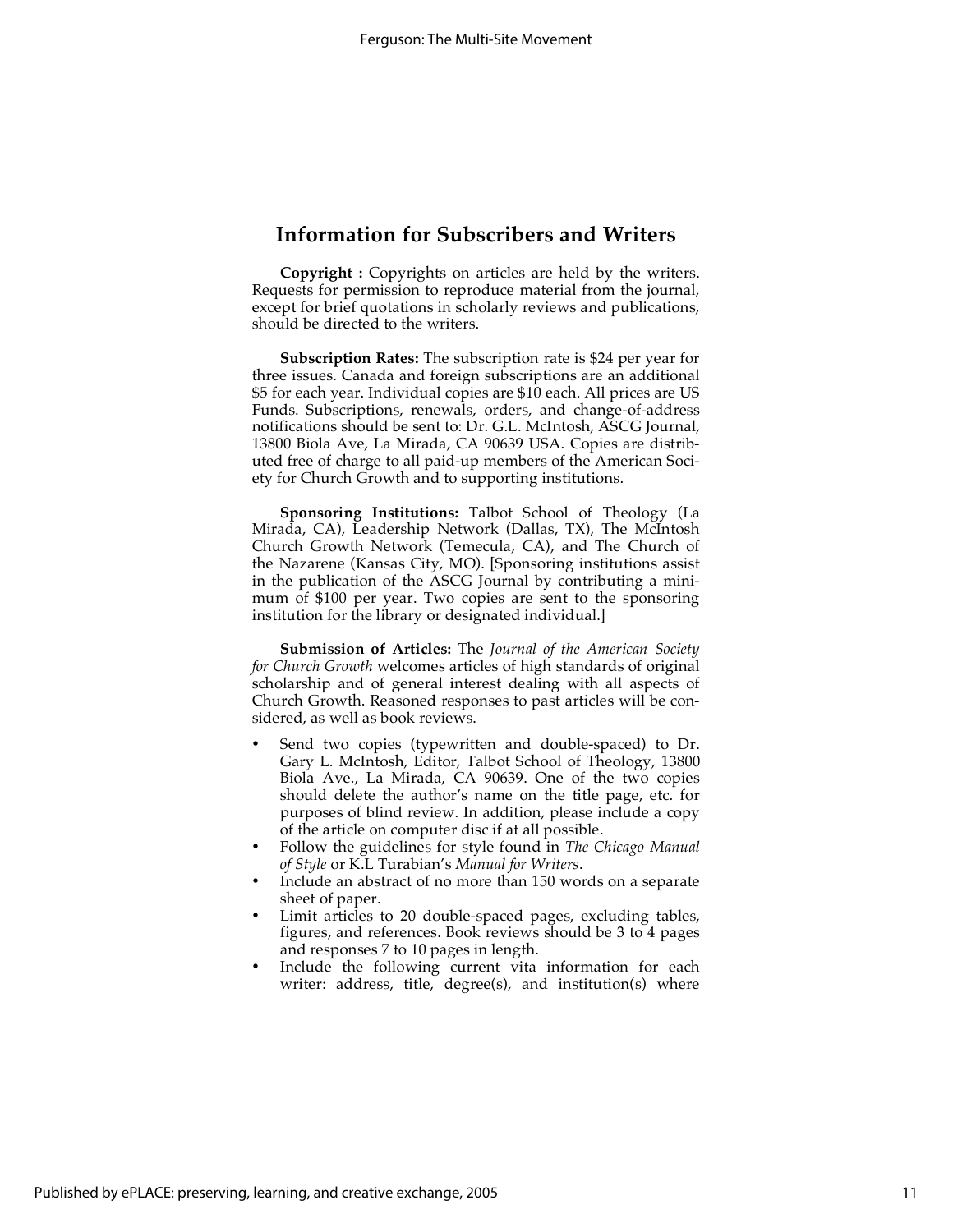earned, and specialization(s).

88

All manuscripts will be acknowledged promptly and processed as quickly as possible. The review process generally takes two months. Appearance of accepted articles in print is approximately six months or as forthcoming article backlog allows. Contributors receive five complimentary copies of the issue in which their article appears. Correspondence with the editor may also be by phone (562) 903-6000 X5559, fax (909) 506-3086 or email: *gary\_mcintosh@peter.biola.edu*

# *The Donald A. McGavran Award*

Once each year the American Society for Church Growth presents the Donald A. McGavran Award to an individual who has made a significant contribution to the Church Growth Movement in the United States.

The award recipients to date are:

| 1989 |
|------|
| 1990 |
| 1991 |
| 1992 |
| 1993 |
| 1994 |
| 1994 |
| 1995 |
| 1996 |
| 1997 |
| 1998 |
| 1999 |
| 2000 |
| 2002 |
| 2003 |
| 2004 |
|      |